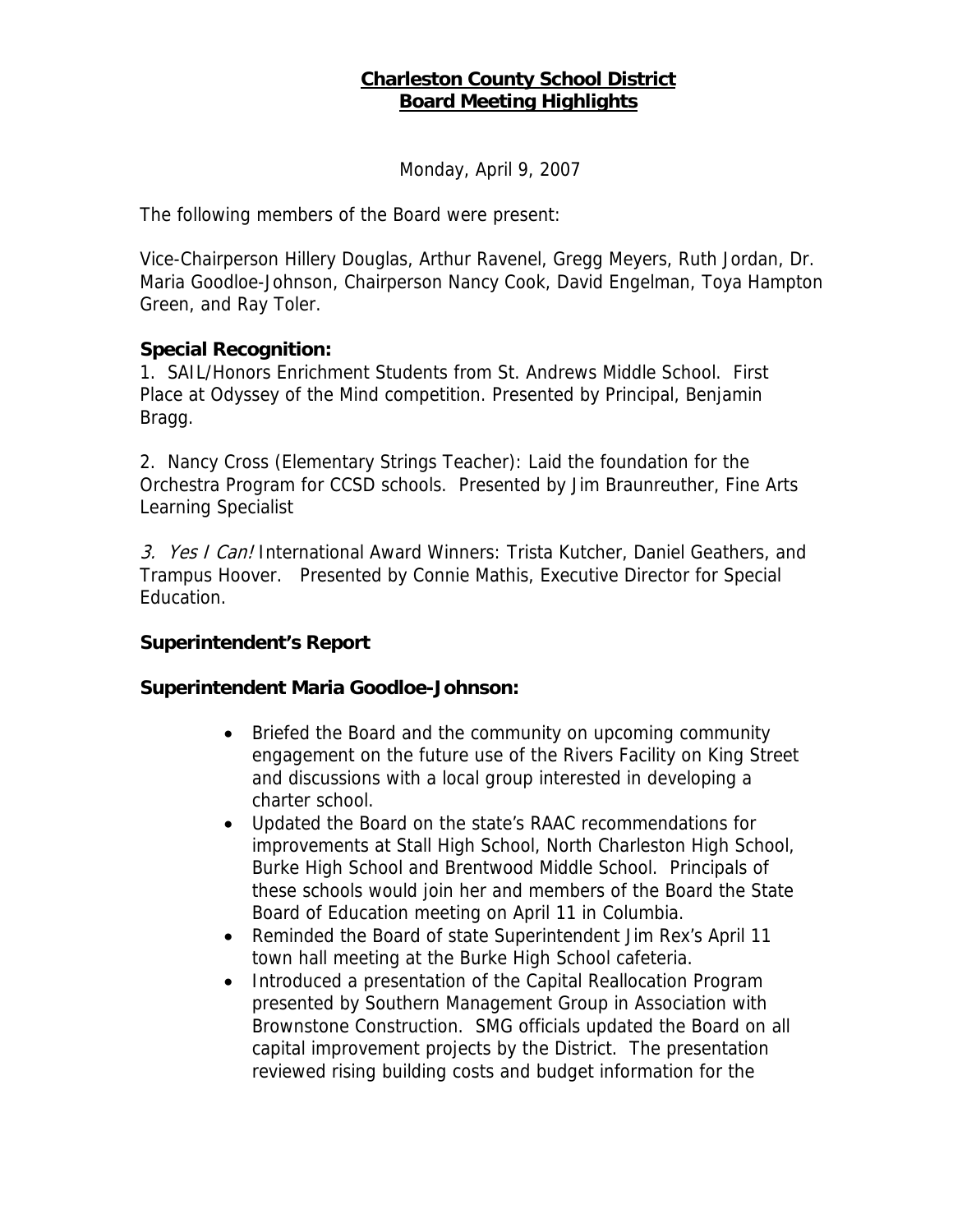reallocation, which does not affect classroom size. The website Southernmanagmentgroup.com includes the complete update.

• Informed the board that a request for proposals for legal services would be posted soon as will a job advertisement for a District general counsel position.

The Public comment Period included **Visitors addressed:** 

- Pam Kusmider from the District 20 Constituent Board talked about Buist Academy enrollment and residency verification and gave board members a District 20 audit of Buist student residency concerns.
- Mary Carmichael discussed Charter Schools
- Leroy Connors discussed charter schools and the need for Vocational Schools. He supports the proposed downtown Math and Science Charter School.
- Carol Aust discussed School Choice and her support for the proposed downtown Charter School for Math and Science.

# **Minutes/Executive Session Items:**

1.1: Student transfer appeals – approved

1.2: Legal briefing – approved. The Board voted to extend the contact of Chief Academic Officer Nancy McGinley for an additional year, to June 2009. The Board also voted to extend Superintendent Maria Goodloe-Johnson's contact for an additional year, to October 2009, should she not be offered or accept the job of superintendent of Seattle Public Schools.

1.3: Appointment – approved hiring Carol Beckham-Bartlett for Principal, Birney Middle School

1:4: Appointment – -approved hiring Kathy Penick for Principal, Charlestowne Academy

1:5 Appointment – approved hiring LaWanda Glears, Principal, Brentwood Middle –

6.1: The open and executive session minutes of the meetings March 19 and March 26, 2007 were approved

6.2: Motions of Executive Session of April 9 2007 were approved with comments from Ruth Jordan and Gregg Meyers regarding student transfer issues.

6.3: Financial Minutes of March 26, 2007 were approved

# **Consent Agenda Items:**

| 9.1: Policy Revisions – Second Reading: GBX – Progressive Discipline, GBEB –      | Approved |
|-----------------------------------------------------------------------------------|----------|
| Employment Conduct, GBXXXX – Record Retention Policy, KJ – Guidelines for         |          |
| Moment of Silence or Invocation for School-based Events or Activities, and DXXX – |          |
| Lawrence G. Derthick, Jr. Memorial Trust Fund                                     |          |